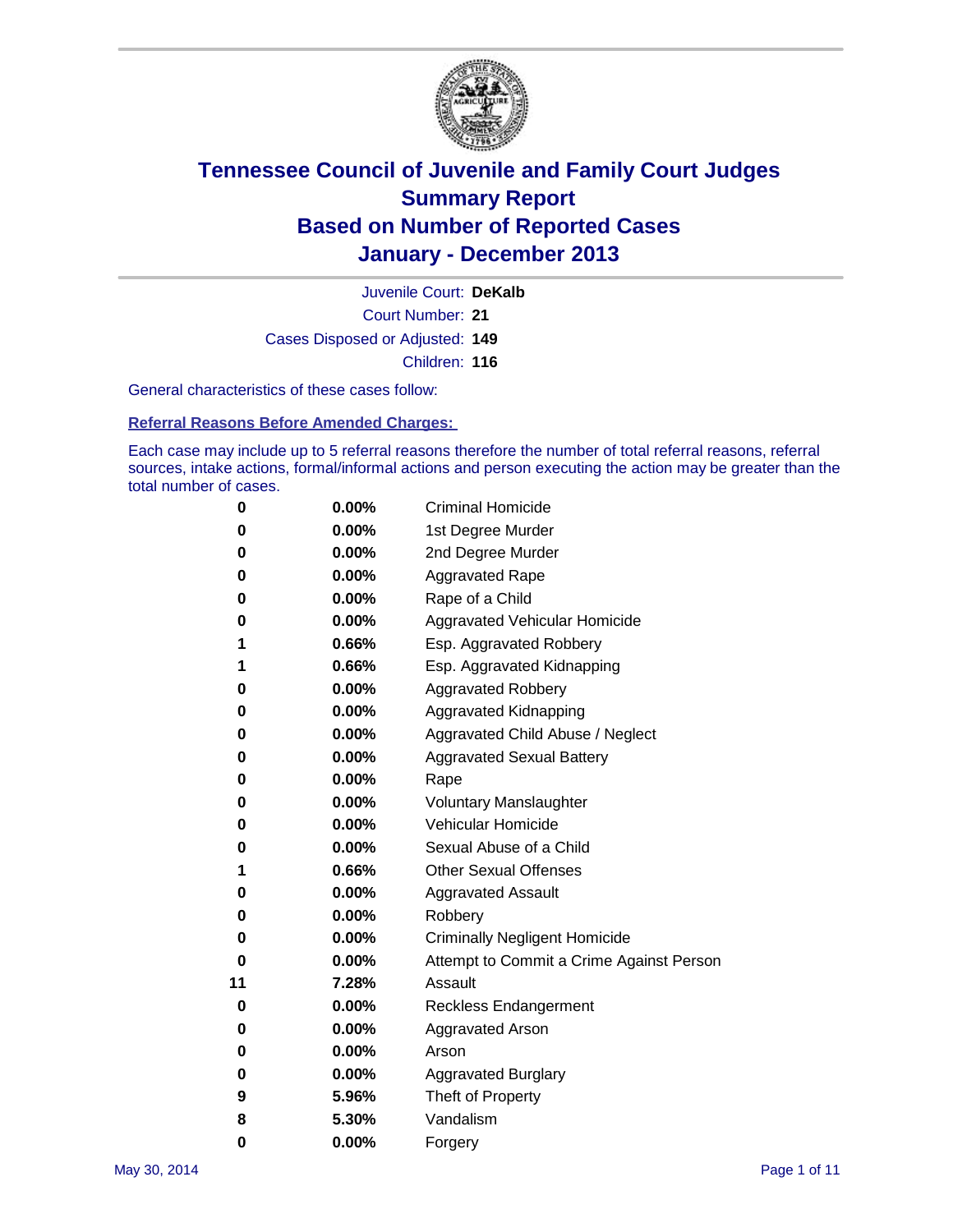

Court Number: **21** Juvenile Court: **DeKalb** Cases Disposed or Adjusted: **149** Children: **116**

#### **Referral Reasons Before Amended Charges:**

Each case may include up to 5 referral reasons therefore the number of total referral reasons, referral sources, intake actions, formal/informal actions and person executing the action may be greater than the total number of cases.

| 0  | 0.00%  | <b>Worthless Checks</b>                                     |
|----|--------|-------------------------------------------------------------|
| 0  | 0.00%  | Illegal Possession / Fraudulent Use of Credit / Debit Cards |
| 0  | 0.00%  | <b>Burglary</b>                                             |
| 0  | 0.00%  | Unauthorized Use of a Vehicle                               |
| 0  | 0.00%  | <b>Cruelty to Animals</b>                                   |
| 0  | 0.00%  | Sale of Controlled Substances                               |
| 1  | 0.66%  | <b>Other Drug Offenses</b>                                  |
| 1  | 0.66%  | Possession of Controlled Substances                         |
| 0  | 0.00%  | <b>Criminal Attempt</b>                                     |
| 0  | 0.00%  | Carrying Weapons on School Property                         |
| 0  | 0.00%  | Unlawful Carrying / Possession of a Weapon                  |
| 0  | 0.00%  | <b>Evading Arrest</b>                                       |
| 0  | 0.00%  | Escape                                                      |
| 0  | 0.00%  | Driving Under Influence (DUI)                               |
| 13 | 8.61%  | Possession / Consumption of Alcohol                         |
| 0  | 0.00%  | Resisting Stop, Frisk, Halt, Arrest or Search               |
| 0  | 0.00%  | <b>Aggravated Criminal Trespass</b>                         |
| 1  | 0.66%  | Harassment                                                  |
| 0  | 0.00%  | Failure to Appear                                           |
| 0  | 0.00%  | Filing a False Police Report                                |
| 0  | 0.00%  | Criminal Impersonation                                      |
| 8  | 5.30%  | <b>Disorderly Conduct</b>                                   |
| 1  | 0.66%  | <b>Criminal Trespass</b>                                    |
| 0  | 0.00%  | <b>Public Intoxication</b>                                  |
| 1  | 0.66%  | Gambling                                                    |
| 25 | 16.56% | Traffic                                                     |
| 0  | 0.00%  | <b>Local Ordinances</b>                                     |
| 0  | 0.00%  | Violation of Wildlife Regulations                           |
| 0  | 0.00%  | Contempt of Court                                           |
| 26 | 17.22% | Violation of Probation                                      |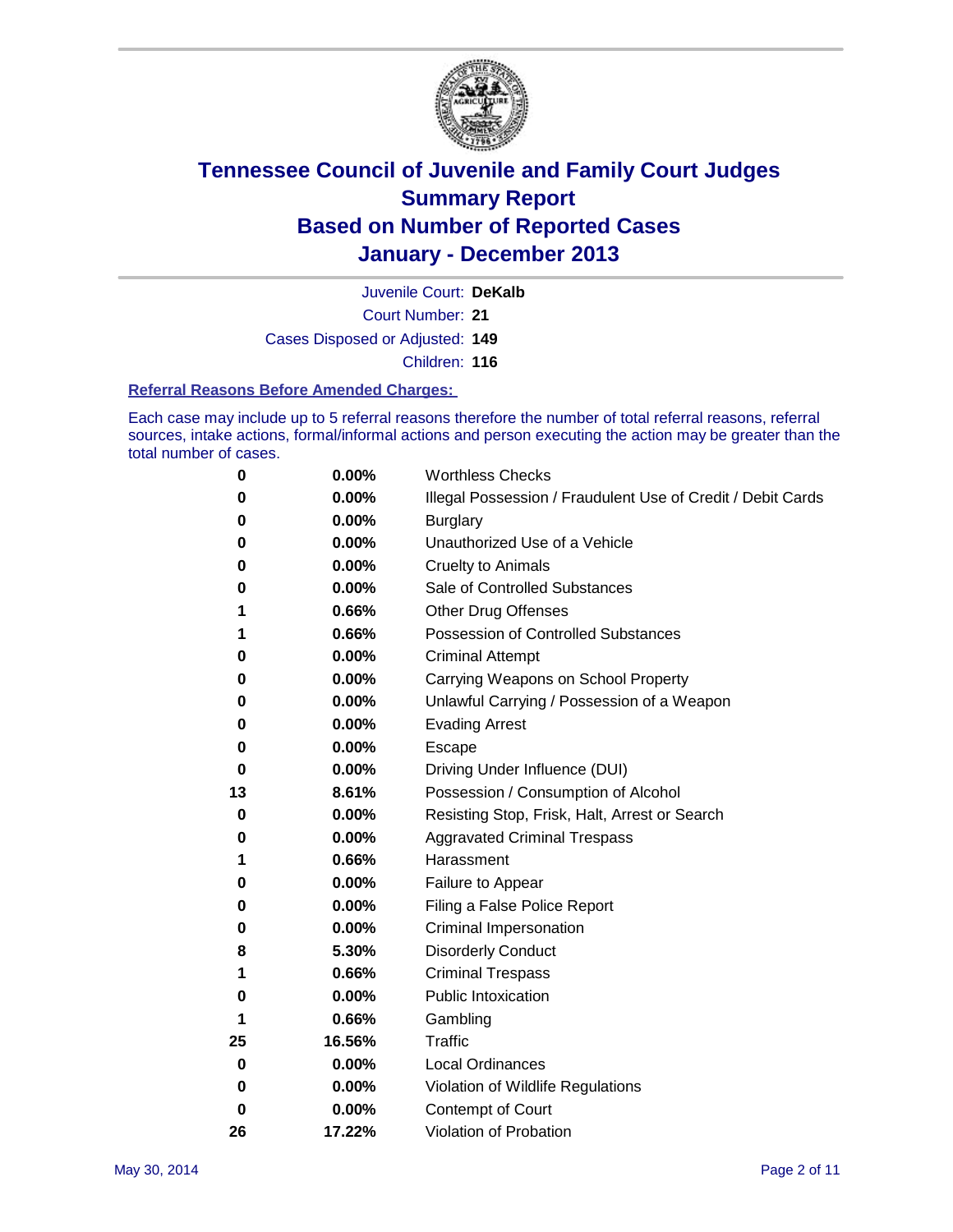

Court Number: **21** Juvenile Court: **DeKalb** Cases Disposed or Adjusted: **149** Children: **116**

#### **Referral Reasons Before Amended Charges:**

Each case may include up to 5 referral reasons therefore the number of total referral reasons, referral sources, intake actions, formal/informal actions and person executing the action may be greater than the total number of cases.

| 151 | 100.00% | <b>Total Referrals</b>                |
|-----|---------|---------------------------------------|
| 1   | 0.66%   | Other                                 |
| 0   | 0.00%   | <b>Consent to Marry</b>               |
| 0   | 0.00%   | <b>Request for Medical Treatment</b>  |
| 0   | 0.00%   | <b>Child Support</b>                  |
| 0   | 0.00%   | Paternity / Legitimation              |
| 0   | 0.00%   | Visitation                            |
| 0   | 0.00%   | Custody                               |
| 0   | 0.00%   | <b>Foster Care Review</b>             |
| 0   | 0.00%   | <b>Administrative Review</b>          |
| 0   | 0.00%   | <b>Judicial Review</b>                |
| 0   | 0.00%   | Violation of Informal Adjustment      |
| 0   | 0.00%   | Violation of Pretrial Diversion       |
| 0   | 0.00%   | <b>Termination of Parental Rights</b> |
| 0   | 0.00%   | Dependency / Neglect                  |
| 0   | 0.00%   | <b>Physically Abused Child</b>        |
| 4   | 2.65%   | Sexually Abused Child                 |
| 3   | 1.99%   | Violation of Curfew                   |
| 0   | 0.00%   | Violation of a Valid Court Order      |
| 9   | 5.96%   | Possession of Tobacco Products        |
| 0   | 0.00%   | Out-of-State Runaway                  |
| 4   | 2.65%   | In-State Runaway                      |
| 13  | 8.61%   | Truancy                               |
| 9   | 5.96%   | <b>Unruly Behavior</b>                |
| 0   | 0.00%   | Violation of Aftercare                |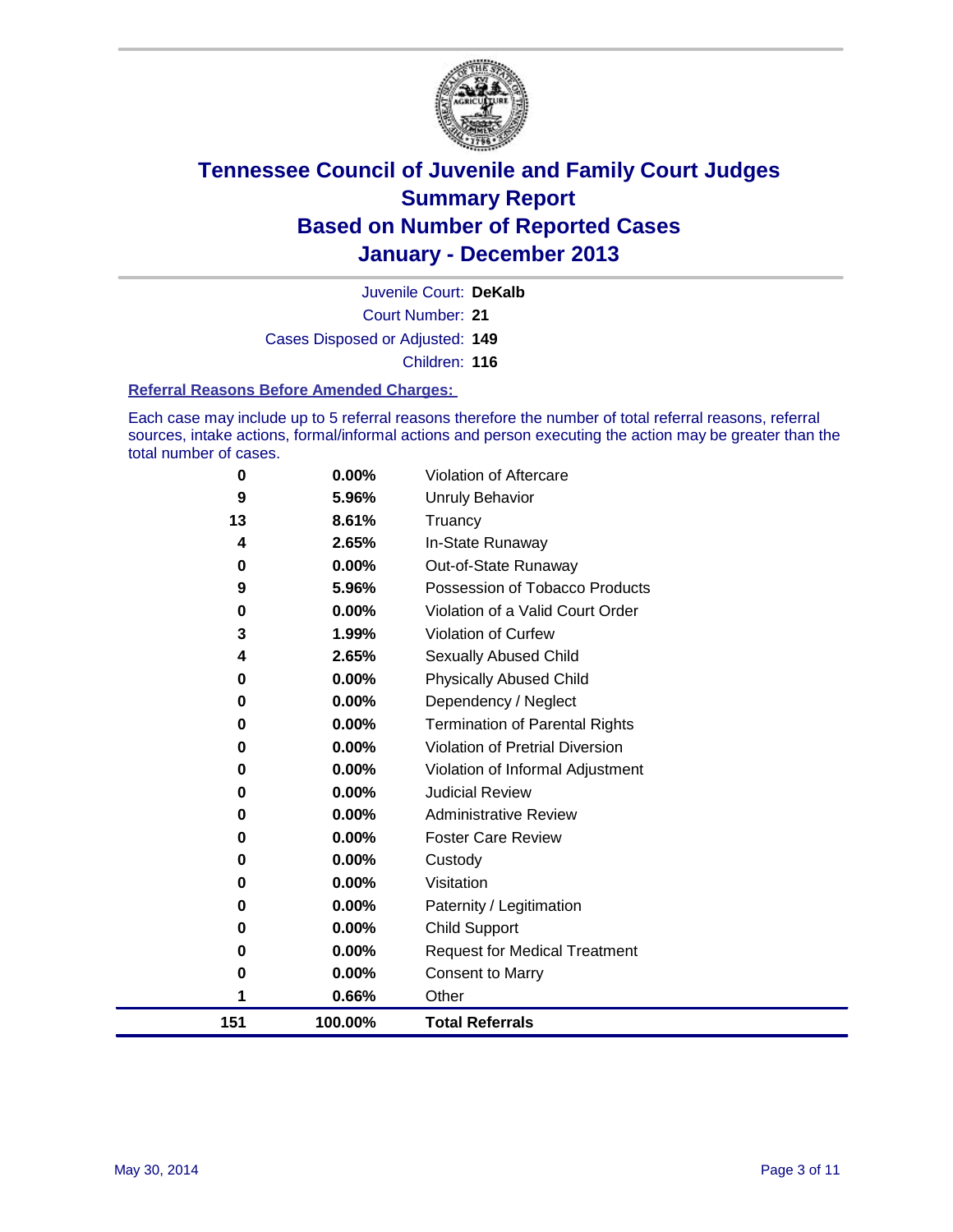

| 151                        | 100.00%                         | <b>Total Referral Sources</b>     |  |
|----------------------------|---------------------------------|-----------------------------------|--|
| 8                          | 5.30%                           | Other                             |  |
| 0                          | 0.00%                           | Unknown                           |  |
| 0                          | 0.00%                           | Hospital                          |  |
| 1                          | 0.66%                           | Child & Parent                    |  |
| 5                          | 3.31%                           | Victim                            |  |
| 0                          | $0.00\%$                        | <b>Other Court</b>                |  |
| 0                          | 0.00%                           | Social Agency                     |  |
| 0                          | 0.00%                           | <b>Court Staff</b>                |  |
| 0                          | $0.00\%$                        | <b>District Attorney's Office</b> |  |
| 7                          | 4.64%                           | <b>Other State Department</b>     |  |
| 17                         | 11.26%                          | <b>DCS</b>                        |  |
| $\bf{0}$                   | 0.00%                           | <b>CSA</b>                        |  |
| 29                         | 19.21%                          | School                            |  |
| 0                          | 0.00%                           | Self                              |  |
| $\bf{0}$                   | $0.00\%$                        | <b>Relatives</b>                  |  |
| 8                          | 5.30%                           | Parents                           |  |
| 76                         | 50.33%                          | Law Enforcement                   |  |
| <b>Referral Sources: 1</b> |                                 |                                   |  |
|                            |                                 | Children: 116                     |  |
|                            | Cases Disposed or Adjusted: 149 |                                   |  |
|                            |                                 | <b>Court Number: 21</b>           |  |
|                            |                                 | Juvenile Court: DeKalb            |  |
|                            |                                 |                                   |  |

### **Age of Child at Referral: 2**

| 116 | 100.00% | <b>Total Child Count</b> |
|-----|---------|--------------------------|
| 0   | 0.00%   | <b>Unknown</b>           |
| 0   | 0.00%   | Ages 19 and Over         |
| 41  | 35.34%  | Ages 17 through 18       |
| 49  | 42.24%  | Ages 15 through 16       |
| 16  | 13.79%  | Ages 13 through 14       |
| 4   | 3.45%   | Ages 11 through 12       |
| 6   | 5.17%   | Ages 10 and Under        |
|     |         |                          |

<sup>1</sup> If different than number of Referral Reasons (151), verify accuracy of your court's data.

<sup>2</sup> One child could be counted in multiple categories, verify accuracy of your court's data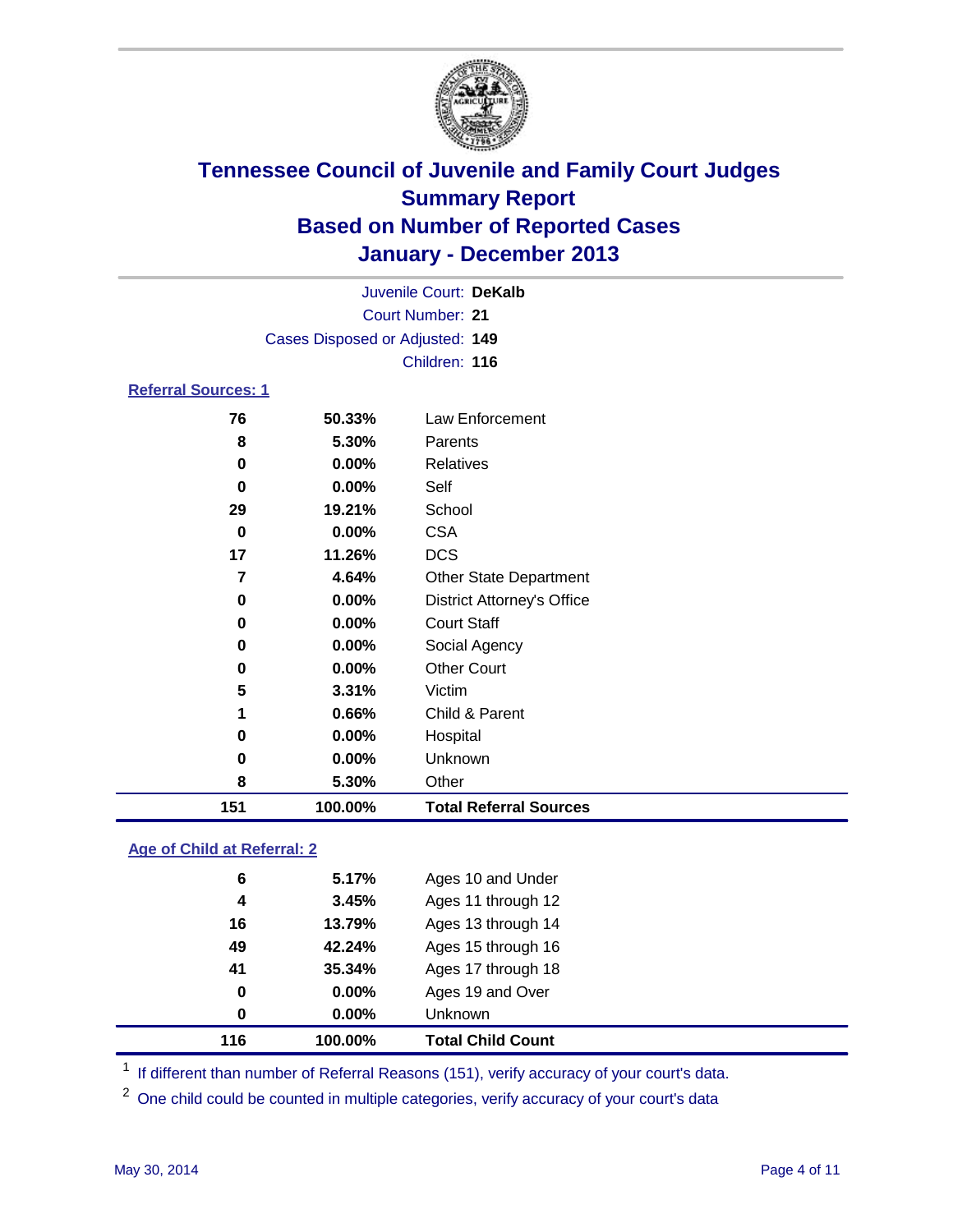

| Juvenile Court: DeKalb                  |                                 |                          |  |
|-----------------------------------------|---------------------------------|--------------------------|--|
|                                         |                                 | Court Number: 21         |  |
|                                         | Cases Disposed or Adjusted: 149 |                          |  |
|                                         |                                 | Children: 116            |  |
| Sex of Child: 1                         |                                 |                          |  |
| 80                                      | 68.97%                          | Male                     |  |
| 36                                      | 31.03%                          | Female                   |  |
| $\bf{0}$                                | 0.00%                           | Unknown                  |  |
| 116                                     | 100.00%                         | <b>Total Child Count</b> |  |
| Race of Child: 1                        |                                 |                          |  |
| 110                                     | 94.83%                          | White                    |  |
| 3                                       | 2.59%                           | African American         |  |
| 0                                       | 0.00%                           | Native American          |  |
| 0                                       | 0.00%                           | Asian                    |  |
| $\mathbf 2$                             | 1.72%                           | Mixed                    |  |
| 1                                       | 0.86%                           | Unknown                  |  |
| 116                                     | 100.00%                         | <b>Total Child Count</b> |  |
| <b>Hispanic Origin: 1</b>               |                                 |                          |  |
| 3                                       | 2.59%                           | Yes                      |  |
| 112                                     | 96.55%                          | <b>No</b>                |  |
| 1                                       | 0.86%                           | Unknown                  |  |
| 116                                     | 100.00%                         | <b>Total Child Count</b> |  |
| <b>School Enrollment of Children: 1</b> |                                 |                          |  |
| 92                                      | 79.31%                          | Yes                      |  |
| 3                                       | 2.59%                           | No                       |  |
| 21                                      | 18.10%                          | Unknown                  |  |
| 116                                     | 100.00%                         | <b>Total Child Count</b> |  |

One child could be counted in multiple categories, verify accuracy of your court's data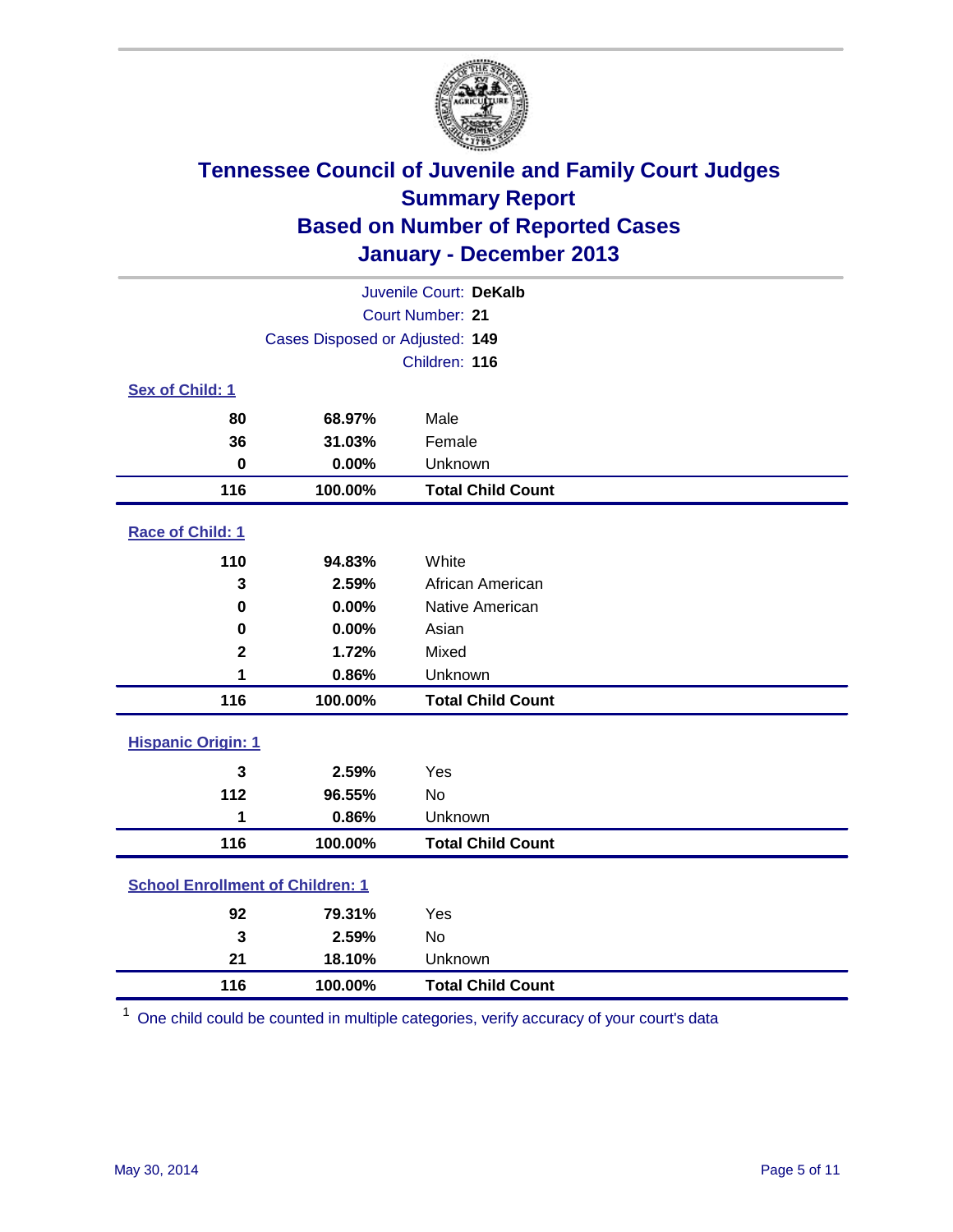

Court Number: **21** Juvenile Court: **DeKalb** Cases Disposed or Adjusted: **149** Children: **116**

### **Living Arrangement of Child at Time of Referral: 1**

| 116          | 100.00%  | <b>Total Child Count</b>     |  |
|--------------|----------|------------------------------|--|
| 0            | 0.00%    | Other                        |  |
| 10           | 8.62%    | Unknown                      |  |
| 1            | 0.86%    | Independent                  |  |
| 0            | $0.00\%$ | In an Institution            |  |
| $\mathbf{2}$ | 1.72%    | In a Residential Center      |  |
| 11           | 9.48%    | In a Group Home              |  |
| 1            | 0.86%    | With Foster Family           |  |
| $\mathbf{2}$ | 1.72%    | With Adoptive Parents        |  |
| 9            | 7.76%    | <b>With Relatives</b>        |  |
| 11           | 9.48%    | With Father                  |  |
| 43           | 37.07%   | With Mother                  |  |
| 5            | 4.31%    | With Mother and Stepfather   |  |
| 1            | 0.86%    | With Father and Stepmother   |  |
| 20           | 17.24%   | With Both Biological Parents |  |
|              |          |                              |  |

#### **Type of Detention: 2**

| 149 | 100.00%  | <b>Total Detention Count</b> |  |
|-----|----------|------------------------------|--|
| 0   | 0.00%    | Other                        |  |
| 142 | 95.30%   | Does Not Apply               |  |
| 0   | $0.00\%$ | <b>Unknown</b>               |  |
| 0   | $0.00\%$ | <b>Psychiatric Hospital</b>  |  |
| 0   | 0.00%    | Jail - No Separation         |  |
| 0   | $0.00\%$ | Jail - Partial Separation    |  |
| 0   | $0.00\%$ | Jail - Complete Separation   |  |
| 7   | 4.70%    | Juvenile Detention Facility  |  |
| 0   | $0.00\%$ | Non-Secure Placement         |  |
|     |          |                              |  |

<sup>1</sup> One child could be counted in multiple categories, verify accuracy of your court's data

<sup>2</sup> If different than number of Cases (149) verify accuracy of your court's data.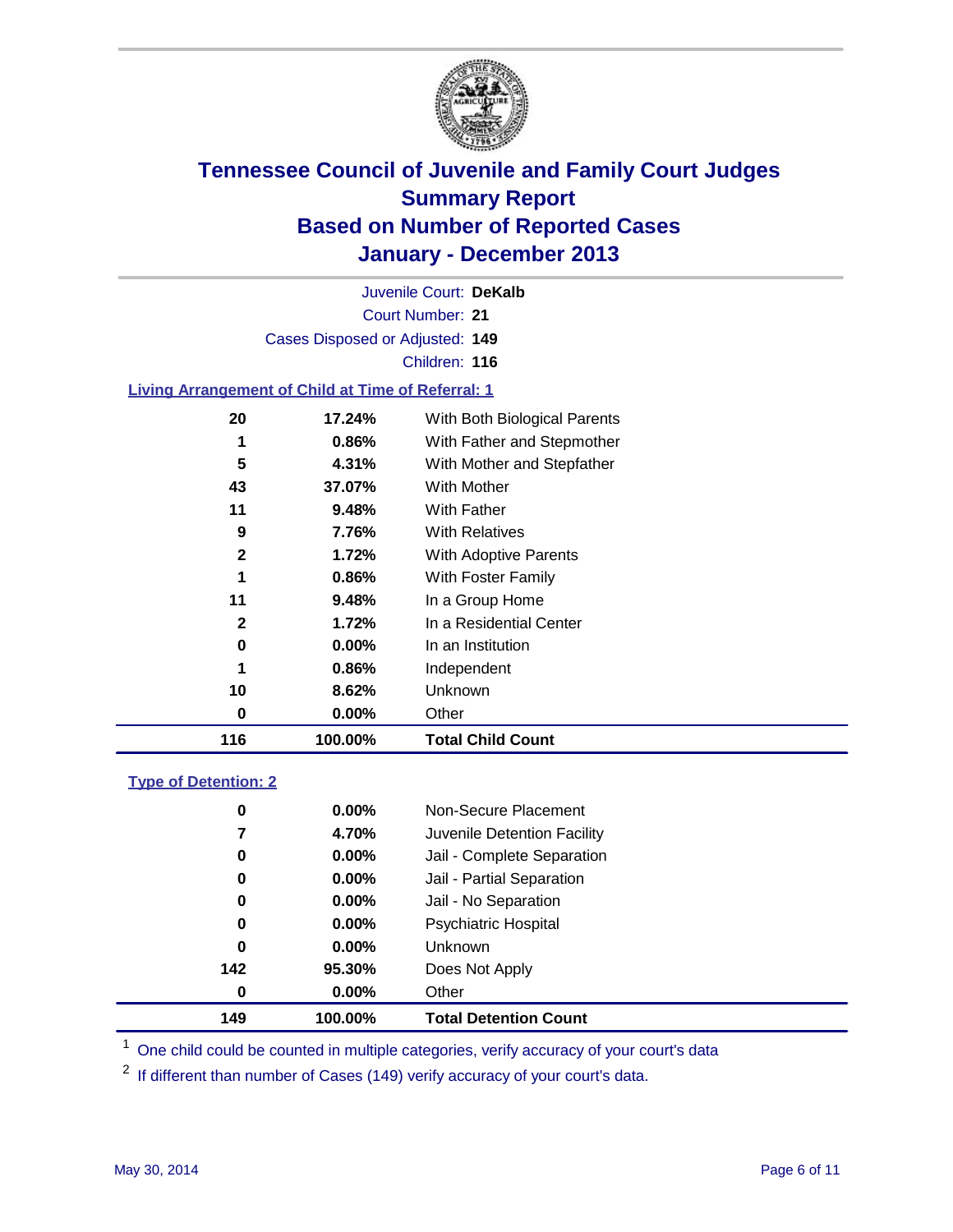

| Juvenile Court: DeKalb                             |                  |                                      |  |  |  |  |
|----------------------------------------------------|------------------|--------------------------------------|--|--|--|--|
|                                                    | Court Number: 21 |                                      |  |  |  |  |
| Cases Disposed or Adjusted: 149                    |                  |                                      |  |  |  |  |
|                                                    | Children: 116    |                                      |  |  |  |  |
| <b>Placement After Secure Detention Hearing: 1</b> |                  |                                      |  |  |  |  |
| $\mathbf{2}$                                       | 1.34%            | Returned to Prior Living Arrangement |  |  |  |  |
| 5                                                  | 3.36%            | Juvenile Detention Facility          |  |  |  |  |
| $\bf{0}$                                           | 0.00%            | Jail                                 |  |  |  |  |
| 0                                                  | 0.00%            | Shelter / Group Home                 |  |  |  |  |
| 0                                                  | 0.00%            | <b>Foster Family Home</b>            |  |  |  |  |
| 0                                                  | 0.00%            | Psychiatric Hospital                 |  |  |  |  |
| 0                                                  | 0.00%            | Unknown                              |  |  |  |  |
| 141                                                | 94.63%           | Does Not Apply                       |  |  |  |  |
| 1                                                  | 0.67%            | Other                                |  |  |  |  |
| 149                                                | 100.00%          | <b>Total Placement Count</b>         |  |  |  |  |
| <b>Intake Actions: 2</b>                           |                  |                                      |  |  |  |  |
| 115                                                | 76.16%           | <b>Petition Filed</b>                |  |  |  |  |
| $\mathbf 0$                                        | 0.00%            | <b>Motion Filed</b>                  |  |  |  |  |
| 36                                                 | 23.84%           | <b>Citation Processed</b>            |  |  |  |  |
| 0                                                  | 0.00%            | Notification of Paternity Processed  |  |  |  |  |
| 0                                                  | 0.00%            | Scheduling of Judicial Review        |  |  |  |  |
| 0                                                  |                  |                                      |  |  |  |  |
|                                                    | 0.00%            | Scheduling of Administrative Review  |  |  |  |  |
| $\bf{0}$                                           | 0.00%            | Scheduling of Foster Care Review     |  |  |  |  |
| 0                                                  | 0.00%            | Unknown                              |  |  |  |  |
| 0                                                  | 0.00%            | Does Not Apply                       |  |  |  |  |
| 0                                                  | 0.00%            | Other                                |  |  |  |  |

<sup>1</sup> If different than number of Cases (149) verify accuracy of your court's data.

If different than number of Referral Reasons (151), verify accuracy of your court's data.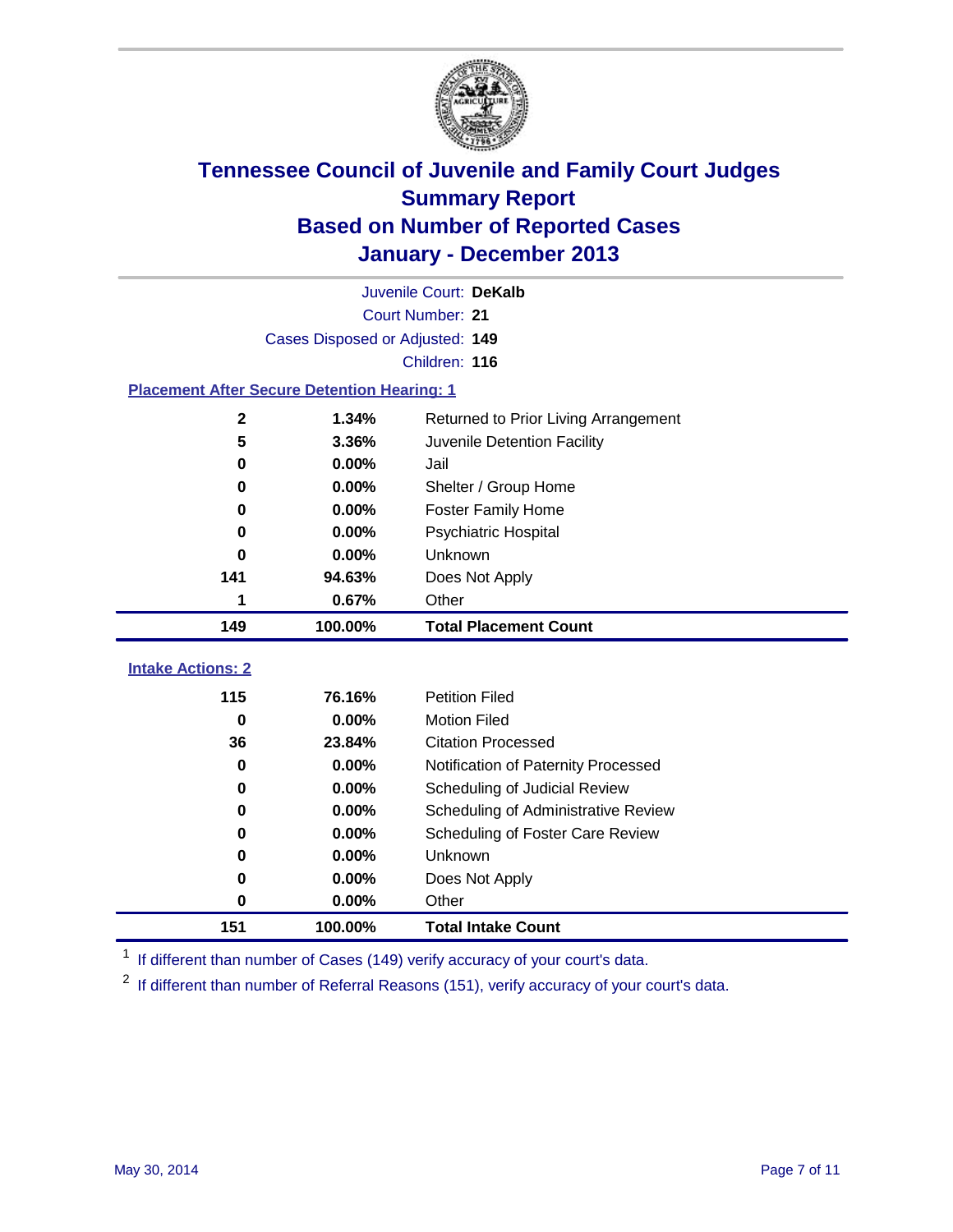

Court Number: **21** Juvenile Court: **DeKalb** Cases Disposed or Adjusted: **149** Children: **116**

### **Last Grade Completed by Child: 1**

| $\bf{0}$    | 0.00%   | Too Young for School     |
|-------------|---------|--------------------------|
| 0           | 0.00%   | Preschool                |
| 0           | 0.00%   | Kindergarten             |
| 0           | 0.00%   | 1st Grade                |
| $\mathbf 0$ | 0.00%   | 2nd Grade                |
| $\bf{0}$    | 0.00%   | 3rd Grade                |
| $\mathbf 2$ | 1.72%   | 4th Grade                |
| 0           | 0.00%   | 5th Grade                |
| $\bf{0}$    | 0.00%   | 6th Grade                |
| $\mathbf 2$ | 1.72%   | 7th Grade                |
| 7           | 6.03%   | 8th Grade                |
| 10          | 8.62%   | 9th Grade                |
| 12          | 10.34%  | 10th Grade               |
| 5           | 4.31%   | 11th Grade               |
| 0           | 0.00%   | 12th Grade               |
| $\mathbf 0$ | 0.00%   | Non-Graded Special Ed    |
| 0           | 0.00%   | <b>GED</b>               |
| 0           | 0.00%   | Graduated                |
| 0           | 0.00%   | Never Attended School    |
| 77          | 66.38%  | Unknown                  |
| 1           | 0.86%   | Other                    |
| 116         | 100.00% | <b>Total Child Count</b> |
|             |         |                          |

One child could be counted in multiple categories, verify accuracy of your court's data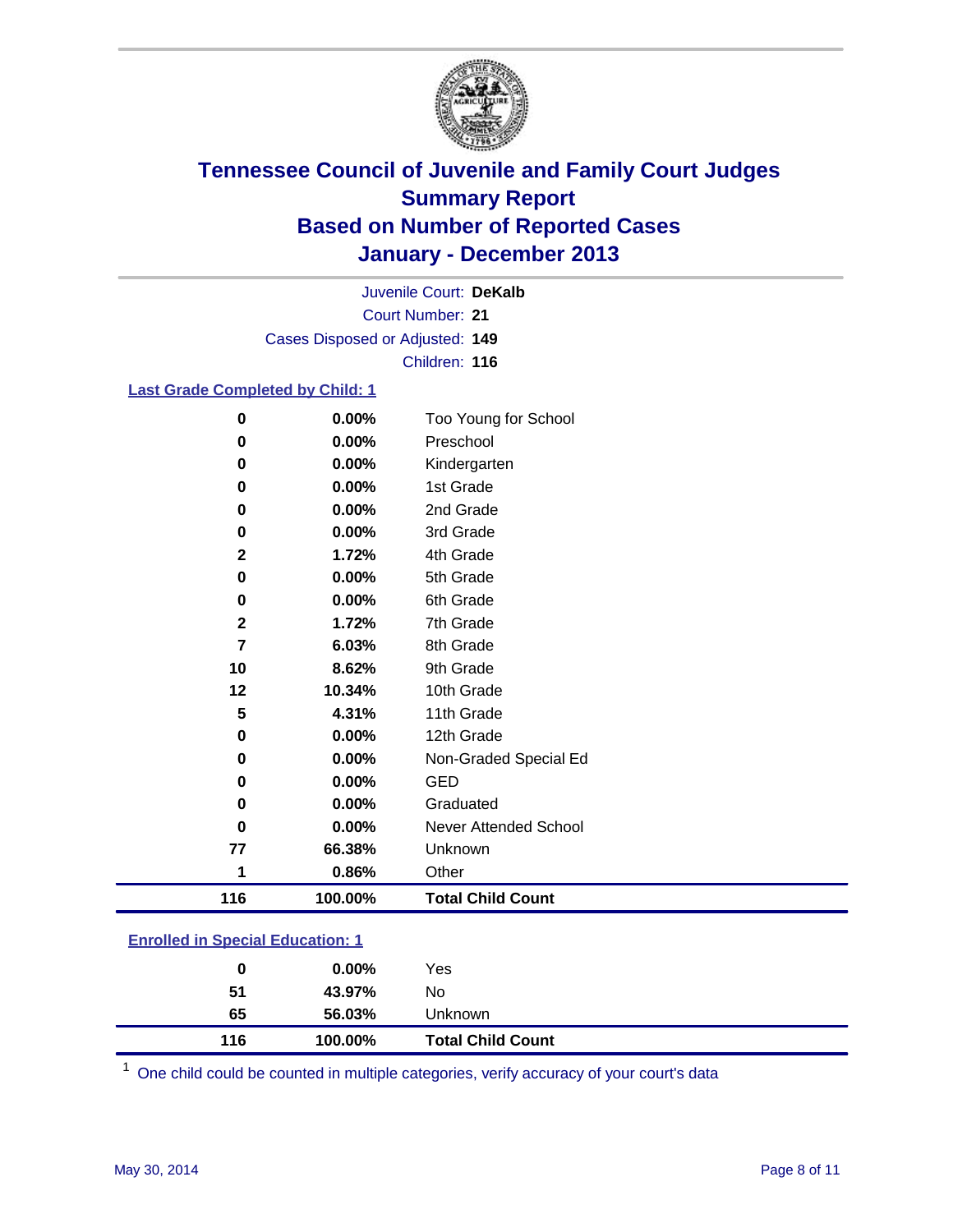

|                              |                                 | Juvenile Court: DeKalb    |
|------------------------------|---------------------------------|---------------------------|
|                              |                                 | Court Number: 21          |
|                              | Cases Disposed or Adjusted: 149 |                           |
|                              |                                 | Children: 116             |
| <b>Action Executed By: 1</b> |                                 |                           |
| 151                          | 100.00%                         | Judge                     |
| 0                            | $0.00\%$                        | Magistrate                |
| $\bf{0}$                     | $0.00\%$                        | <b>YSO</b>                |
| 0                            | $0.00\%$                        | Other                     |
| 0                            | $0.00\%$                        | Unknown                   |
| 151                          | 100.00%                         | <b>Total Action Count</b> |

### **Formal / Informal Actions: 1**

| 52               | 34.44%   | Dismissed                                        |
|------------------|----------|--------------------------------------------------|
| 0                | $0.00\%$ | Retired / Nolle Prosequi                         |
| 41               | 27.15%   | <b>Complaint Substantiated Delinquent</b>        |
| 37               | 24.50%   | <b>Complaint Substantiated Status Offender</b>   |
| 0                | 0.00%    | <b>Complaint Substantiated Dependent/Neglect</b> |
| 0                | $0.00\%$ | <b>Complaint Substantiated Abused</b>            |
| 0                | $0.00\%$ | <b>Complaint Substantiated Mentally III</b>      |
| 0                | $0.00\%$ | Informal Adjustment                              |
| 19               | 12.58%   | <b>Pretrial Diversion</b>                        |
| $\boldsymbol{2}$ | 1.32%    | <b>Transfer to Adult Court Hearing</b>           |
| 0                | $0.00\%$ | Charges Cleared by Transfer to Adult Court       |
| 0                | $0.00\%$ | Special Proceeding                               |
| 0                | $0.00\%$ | <b>Review Concluded</b>                          |
| 0                | $0.00\%$ | Case Held Open                                   |
| 0                | $0.00\%$ | Other                                            |
| 0                | $0.00\%$ | Unknown                                          |
| 151              | 100.00%  | <b>Total Action Count</b>                        |

<sup>1</sup> If different than number of Referral Reasons (151), verify accuracy of your court's data.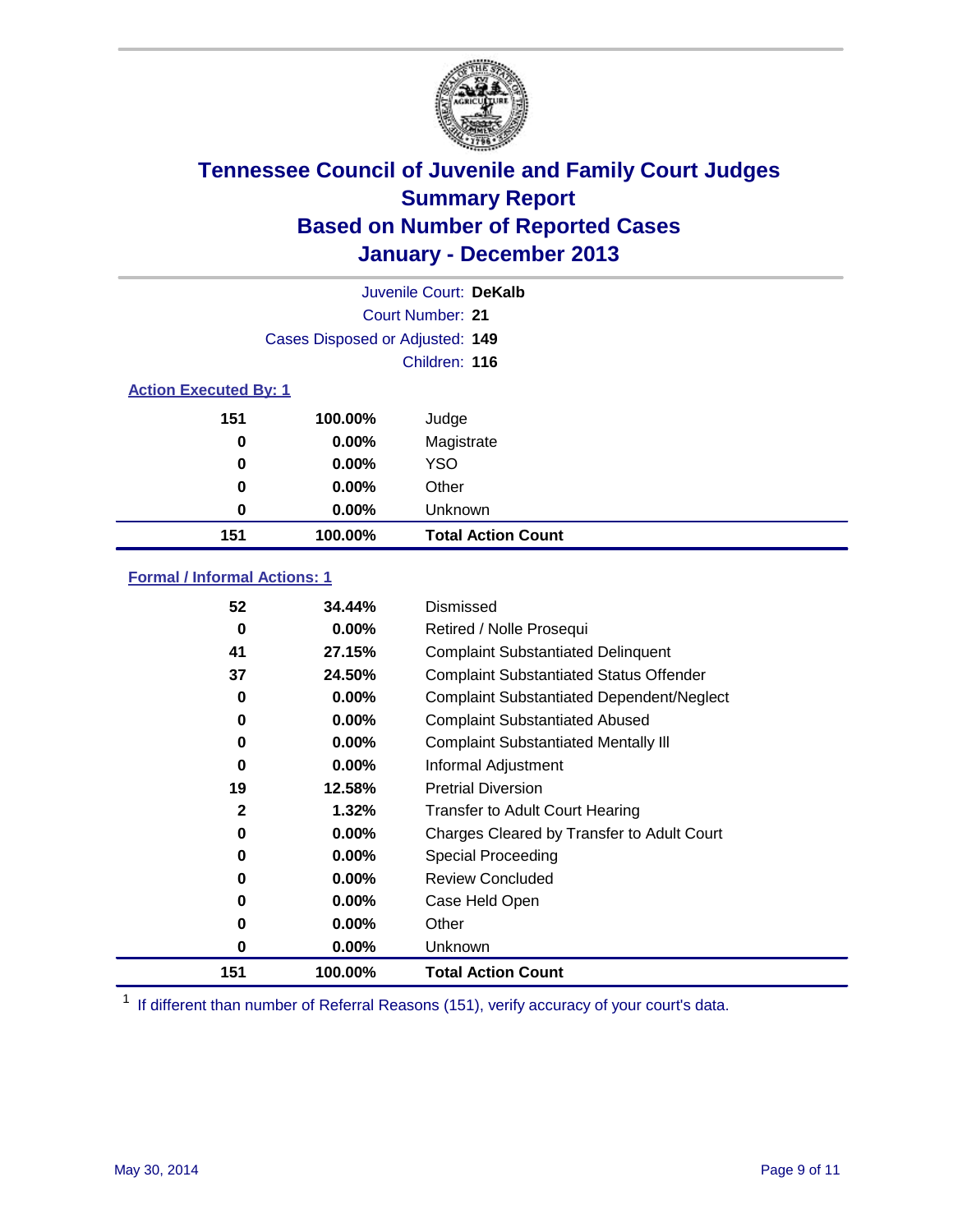

|                       |                                 | Juvenile Court: DeKalb                                |
|-----------------------|---------------------------------|-------------------------------------------------------|
|                       |                                 | Court Number: 21                                      |
|                       | Cases Disposed or Adjusted: 149 |                                                       |
|                       |                                 | Children: 116                                         |
| <b>Case Outcomes:</b> |                                 | There can be multiple outcomes for one child or case. |
| 45                    | 12.30%                          | <b>Case Dismissed</b>                                 |
| 0                     | 0.00%                           | Case Retired or Nolle Prosequi                        |
| 0                     | 0.00%                           | Warned / Counseled                                    |
| 2                     | 0.55%                           | Held Open For Review                                  |
| 23                    | 6.28%                           | Supervision / Probation to Juvenile Court             |
| 0                     | 0.00%                           | <b>Probation to Parents</b>                           |
| 1                     | 0.27%                           | Referral to Another Entity for Supervision / Service  |
| 0                     | 0.00%                           | Referred for Mental Health Counseling                 |
| 2                     | 0.55%                           | Referred for Alcohol and Drug Counseling              |
| 1                     | 0.27%                           | <b>Referred to Alternative School</b>                 |
| 0                     | 0.00%                           | Referred to Private Child Agency                      |
| 4                     | 1.09%                           | Referred to Defensive Driving School                  |
| 0                     | 0.00%                           | Referred to Alcohol Safety School                     |
| 29                    | 7.92%                           | Referred to Juvenile Court Education-Based Program    |
| 1                     | 0.27%                           | Driver's License Held Informally                      |
| 0                     | 0.00%                           | <b>Voluntary Placement with DMHMR</b>                 |
| 0                     | 0.00%                           | <b>Private Mental Health Placement</b>                |
| 0                     | 0.00%                           | <b>Private MR Placement</b>                           |
| 0                     | 0.00%                           | Placement with City/County Agency/Facility            |
| 0                     | 0.00%                           | Placement with Relative / Other Individual            |
| 5                     | 1.37%                           | Fine                                                  |
| 67                    | 18.31%                          | <b>Public Service</b>                                 |
| 15                    | 4.10%                           | Restitution                                           |
| 1                     | 0.27%                           | <b>Runaway Returned</b>                               |
| 5                     | 1.37%                           | No Contact Order                                      |
| $\bf{0}$              | 0.00%                           | Injunction Other than No Contact Order                |
| 23                    | 6.28%                           | <b>House Arrest</b>                                   |
| $\boldsymbol{2}$      | 0.55%                           | <b>Court Defined Curfew</b>                           |
| 1                     | 0.27%                           | Dismissed from Informal Adjustment                    |
| 0                     | 0.00%                           | <b>Dismissed from Pretrial Diversion</b>              |
| 0                     | 0.00%                           | Released from Probation                               |
| 2                     | 0.55%                           | <b>Transferred to Adult Court</b>                     |
| 0                     | 0.00%                           | <b>DMHMR Involuntary Commitment</b>                   |